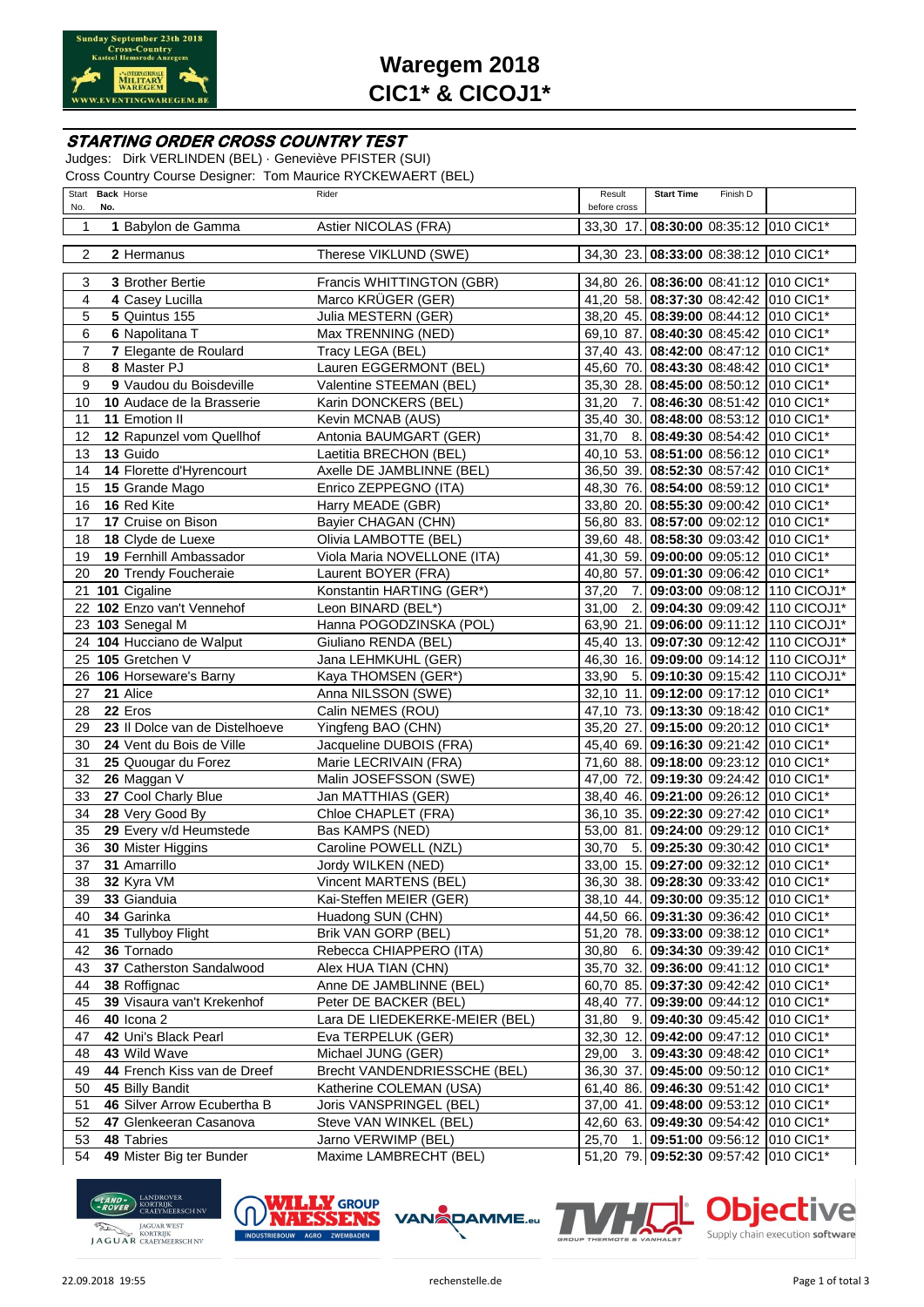

# **Waregem 2018 CIC1\* & CICOJ1\***

### **STARTING ORDER CROSS COUNTRY TEST**

Judges: Dirk VERLINDEN (BEL) · Geneviève PFISTER (SUI) Cross Country Course Designer: Tom Maurice RYCKEWAERT (BEL)

| Start<br><b>Back Horse</b>              |                              | Rider                              | Result       | <b>Start Time</b> | Finish D |                                         |
|-----------------------------------------|------------------------------|------------------------------------|--------------|-------------------|----------|-----------------------------------------|
| No.<br>No.                              |                              |                                    | before cross |                   |          |                                         |
| 55<br><b>50</b> Messie van het Eikelhof |                              | Ronny SMET (BEL)                   |              |                   |          | 44,60 67. 09:54:00 09:59:12 010 CIC1*   |
| 56<br>51 Cool Dancer                    |                              | Manon MINNER (BEL)                 |              |                   |          | 33,00 14. 09:55:30 10:00:42 010 CIC1*   |
| 57<br>52 Carmen d'Or                    |                              | Laura BIRKIYE (BEL)                |              |                   |          | 41,80 62. 09:57:00 10:02:12 010 CIC1*   |
| 58<br>53 Quintera                       |                              | Wouter DE CLEENE (BEL)             |              |                   |          | 37,10 42. 09:58:30 10:03:42 010 CIC1*   |
| 59<br>54 Big Owl                        |                              | Felicity COLLINS (GBR)             |              |                   |          | 36,60 40. 10:00:00 10:05:12 010 CIC1*   |
| 55 Minnie de la Salle<br>60             |                              | Sarah DESSAMBRE (BEL)              |              |                   |          | 40,20 54. 10:01:30 10:06:42 010 CIC1*   |
| 61<br>56 California Mail                |                              | Pedro GUTIERREZ (MEX)              |              |                   |          | 46,50 71. 10:03:00 10:08:12 010 CIC1*   |
| 57 Arpege de la Cense<br>62             |                              | Camille GUYOT (SUI)                |              |                   |          | 33,40 18. 10:04:30 10:09:42 010 CIC1*   |
| 63<br>58 Valmiki de Smagne              |                              | Claire MUGNIER (FRA)               |              |                   |          | 36,20 36. 10:06:00 10:11:12 010 CIC1*   |
| 59 Siena Just Do It<br>64               |                              | Ingrid KLIMKE (GER)                | 28.20        |                   |          | 2. 10:07:30 10:12:42 010 CIC1*          |
| 60 Geluk<br>65                          |                              | Nienke VAN ROEKEL (NED)            | 29,60        |                   |          | 4. 10:09:00 10:14:12 010 CIC1*          |
| 61 Ganja d'Ansermont<br>66              |                              | Melanie FONTAINE (BEL)             |              |                   |          | 38,80 47. 10:10:30 10:15:42 010 CIC1*   |
| 62 Ballinagore Bambi<br>67              |                              | Liv Elin GUNZENHÄUSER (GER)        |              |                   |          | 41,50 60. 10:12:00 10:17:12 010 CIC1*   |
| 68<br>63 Flampbell                      |                              | Virginie CAULIER (BEL)             |              |                   |          | 35,30 29. 10:13:30 10:18:42 010 CIC1*   |
| 69<br>64 Naomi                          |                              | Zofia POGODZINSKA (POL)            |              |                   |          | 40,40 56. 10:15:00 10:20:12 010 CIC1*   |
| 65 Franky Four Fingers<br>70            |                              | Dirk SCHRADE (GER)                 |              |                   |          | 35,40 31. 10:16:30 10:21:42 010 CIC1*   |
| 71                                      | 66 Boy Tommy vd Hertenrode Z | Dirk LISON (BEL)                   |              |                   |          | 47,30 74. 10:18:00 10:23:12 010 CIC1*   |
| 72                                      | 67 Jumper van de Meyhoeve    | Bart VAN DER BEKEN (BEL)           |              |                   |          | 39,80 49. 10:19:30 10:24:42 010 CIC1*   |
| 73<br>68 Iggy Pop 2                     |                              | Josephine SCHNAUFER (GER)          |              |                   |          | 56,40 82. 10:21:00 10:26:12 010 CIC1*   |
| 74<br>69 Gladstone                      |                              | Zara TINDALL (GBR)                 |              |                   |          | 51,60 80. 10:22:30 10:27:42 010 CIC1*   |
| 70 Floren 06<br>75                      |                              | Julien WERGIFOSSE (BEL)            |              |                   |          | 40,20 55. 10:24:00 10:29:12 010 CIC1*   |
| 71 Quasi Cool<br>76                     |                              | Ben LEUWER (GER)                   |              |                   |          | 34,00 21. 10:25:30 10:30:42 010 CIC1*   |
| 77<br>72 Windser Skovbo                 |                              | Aistis VITKAUSKAS (LTU)            |              |                   |          | 40,00 52. 10:27:00 10:32:12 010 CIC1*   |
| 73 Ready To Go W<br>78                  |                              | Vanessa BÖLTING (GER)              |              |                   |          | 42,90 65. 10:28:30 10:33:42 010 CIC1*   |
| 74 Madagascar C<br>79                   |                              | Audrey FRANCHE (BEL)               |              |                   |          | 34,50 25. 10:30:00 10:35:12 010 CIC1*   |
| 80<br>75 Riga de Hus                    |                              | Alexis GOMEZ (ESP)                 |              |                   |          | 34,40 24. 10:31:30 10:36:42 010 CIC1*   |
| 81<br>76 Ruby Cash Z                    |                              | Joshua VANHOUCKE (BEL)             |              |                   |          | 41,80 61. 10:33:00 10:38:12 010 CIC1*   |
| 82<br>77 Journeyman                     |                              | Pietro GRANDIS (ITA)               |              |                   |          | 39,90 51. 10:34:30 10:39:42 010 CIC1*   |
| 78 Golden Granus<br>83                  |                              | Maarten BOON (BEL)                 |              |                   |          | 42,80 64. 10:36:00 10:41:12 010 CIC1*   |
| 84<br>79 Lumberton                      |                              | Astier NICOLAS (FRA)               |              |                   |          | 33,00 16. 10:37:30 10:42:42 010 CIC1*   |
| 80 Viscera<br>85                        |                              | Therese VIKLUND (SWE)              |              |                   |          | 36,00 34. 10:39:00 10:44:12 010 CIC1*   |
| 86<br>81 Holiena                        |                              | Francis WHITTINGTON (GBR)          |              |                   |          | 39,90 50. 10:40:30 10:45:42 010 CIC1*   |
| 87<br>82 Forest Gump B                  |                              | Marco KRÜGER (GER)                 |              |                   |          | 45,10 68. 10:42:00 10:47:12 010 CIC1*   |
| 83 Cuckuck<br>88                        |                              | Julia MESTERN (GER)                |              |                   |          | 31,90 10. 10:43:30 10:48:42 010 CIC1*   |
| 89<br>85 Donato                         |                              | Tracy LEGA (BEL)                   |              |                   |          | 48,30 75. 10:45:00 10:50:12 010 CIC1*   |
| 90<br>86 Every Chico Sun                |                              | Lauren EGGERMONT (BEL)             |              |                   |          | 35,70 33. 10:46:30 10:51:42 010 CIC1*   |
| 87 Arthy du Lys<br>91                   |                              | Valentine STEEMAN (BEL)            |              |                   |          | 57,00 84. 10:48:00 10:53:12 010 CIC1*   |
| 92                                      | 88 Leipheimer van't Verahof  | Karin DONCKERS (BEL)               |              |                   |          | 33,60 19. 10:49:30 10:54:42 010 CIC1*   |
| 93<br>89 Grantstown Joules              |                              | Kevin MCNAB (AUS)                  |              |                   |          | 32,60 13. 10:51:00 10:56:12 010 CIC1*   |
| 94 90 Lamango                           |                              | Antonia BAUMGART (GER)             |              |                   |          | 34,10 22. 10:52:30 10:57:42 010 CIC1*   |
| 95 107 Fernhill Chivas                  |                              | Alessandro DONATI (ITA*)           |              |                   |          | 50,50 18. 10:54:00 10:59:12 110 CICOJ1* |
| 96 108 Ferros Clover                    |                              | Manon DEHOORNE (BEL*)              |              |                   |          | 38,30 10. 10:55:30 11:00:42 110 CICOJ1* |
| 97 109 High 5 du Langwater              |                              | Lisa ELLUALID (BEL)                |              |                   |          | 46,00 15. 10:57:00 11:02:12 110 CICOJ1* |
| 98 110 Crystal-Annabell                 |                              | Ben Philipp KNAAK (GER)            | 36,80        |                   |          | 6. 10:58:30 11:03:42 110 CICOJ1*        |
| 99 111 l'Eau de Vie Z                   |                              | Armelle HOUYON (BEL)               |              |                   |          | 49,30 17. 11:00:00 11:05:12 110 CICOJ1* |
| 100 112 Coco Maurice 2                  |                              | Greta BUSACKER (GER)               | 37,40        |                   |          | 8. 11:01:30 11:06:42 110 CICOJ1*        |
| 101 113 Akeby's Zum Glueck              |                              | Joelle Celina SELENKOWITSCH (GER*) | 37,60        |                   |          | 9. 11:03:00 11:08:12 110 CICOJ1*        |
| 102 114 Plenty Of Magic                 |                              | Matteo ORLANDI (ITA*)              | 31,50        |                   |          | 3. 11:04:30 11:09:42 110 CICOJ1*        |
| 103 115 Iris van de Steenakker          |                              | Benoit PETILLION (BEL*)            |              |                   |          | 55,30 20. 11:06:00 11:11:12 110 CICOJ1* |
| 104 116 Conil 3                         |                              | Konstantin HARTING (GER)           | 31,70        |                   |          | 4. 11:07:30 11:12:42 110 CICOJ1*        |
| 105 117 Painter's Igor                  |                              | Leon BINARD (BEL)                  |              |                   |          | 45,60 14. 11:09:00 11:14:12 110 CICOJ1* |
| 106 118 Caspar 228                      |                              | Kaya THOMSEN (GER)                 |              |                   |          | 41,20 12. 11:10:30 11:15:42 110 CICOJ1* |
| 107 119 Auf Geht's Fraeulein Hummel     |                              | Ann-Catrin BIERLEIN (GER*)         |              |                   |          | 39,50 11. 11:12:00 11:17:12 110 CICOJ1* |
| 108 120 Saunderscourt Flying Lad        |                              | Pietro RONCUZZI (ITA*)             |              |                   |          | 54,10 19. 11:13:30 11:18:42 110 CICOJ1* |
| 109 121 Extebaria van't Verahof         |                              | Jarno VERWIMP (BEL*)               | 28,40        |                   |          | 1. 11:15:00 11:20:12 110 CICOJ1*        |